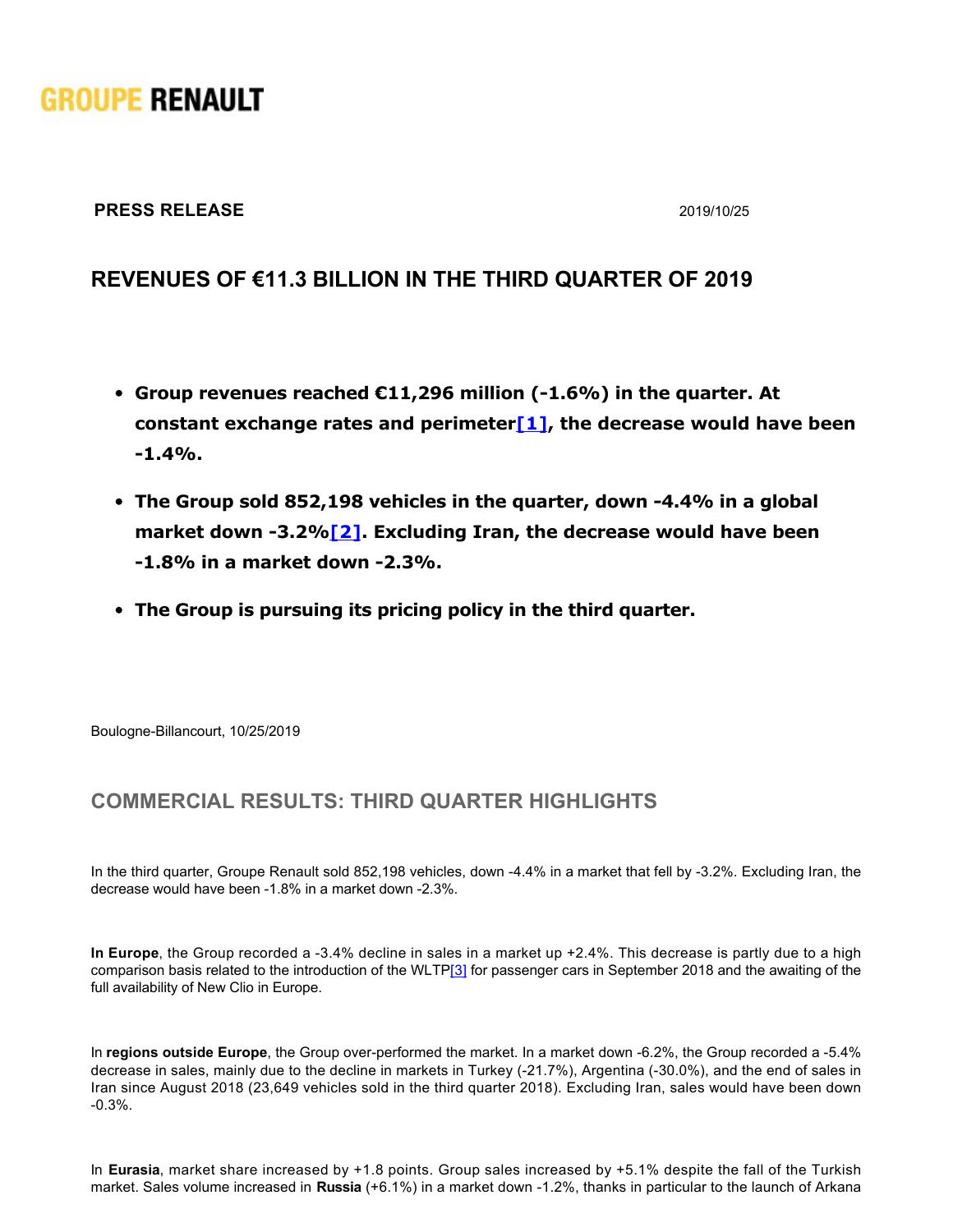In **Americas**, market share was up +0.2 points. **Brazil** saw its volumes increase by +5.6% but **Argentina** recorded a fall of 37.7%.

market. Sales volume increased in **Russia** (+6.1%) in a market down 1.2%, thanks in particular to the launch of Arkana

In **Africa, Middle East, India and Pacific region**, excluding Iran, market share was up +0.1 points. Sales volumes in the region are impacted by the decline of its main markets. In **India**, market share increased by +0.5 points, thanks to the successful launch of Triber. Sales fell by -7.8% in a market down -27.4%. In **South Korea**, the Group recorded a sales increase of +11.5% in a market down -1.7% thanks to the success of QM6.

In the **China region**, Group's volumes were down 15.5% in a market down 5.0% awaiting the launch of New Captur and Renault City

K-ZE, the new electric city car.

## **THIRD QUARTER REVENUES BY OPERATING SECTOR**

In the third quarter of 2019, **Group revenues** reached €11,296 million (1.6%).

At constant exchange rates and perimeter[\[4\]](https://grouperenault-my.sharepoint.com/personal/laura-anissa_casellas-extern_renault_com/Documents/Publications/Communiqu�s/2510 - DUMONCEAU Delphine - r�sultats/20191025_PR_Q3_GROUPE RENAULT VDEF.docx#_ftn4), Group revenues would have decreased by -1.4%.

**Automotive excluding AVTOVAZ** revenues amounted to €9,662 million, down 3.9%.

Sales to partners dropped by 5.5 points due to lower production for Nissan and Daimler, the closure of the Iranian market since August 2018 and the decline in demand for diesel engines in Europe.

The negative -0.7 points currency effect was mainly due to the devaluation of the Argentinian Peso.

The volume effect weighed -0.8 points, mainly due to the fall in the Argentinian, Indian, Turkish markets and a high comparison basis in 2018 in Europe. This decrease was partially offset by a favorable impact of the change in inventories.

The price effect was positive by +2.1 points. It reflects the effects of the Group's pricing policy in Europe as well as efforts to offset the devaluation of the Argentinian Peso.

**Sales Financing (RCI Banque)** posted revenues of €843 million in the third quarter, up +5.4% compared to 2018. The number of new financing contracts fell -0.8%, mainly due to lower activity in Argentina and in Turkey. Average performing assets increased by  $+5.1\%$  to €47.6 billion.

**AVTOVAZ** contribution to Group revenues amounted to €791 million in the quarter, up +26.2%, after taking into account a positive exchange rate effect of €59 million. At constant exchange rates, revenues would have been up +16.7%.

#### **OUTLOOK 2019**

In 2019, the Global Automotive marke[t\[5\]](https://grouperenault-my.sharepoint.com/personal/laura-anissa_casellas-extern_renault_com/Documents/Publications/Communiqu�s/2510 - DUMONCEAU Delphine - r�sultats/20191025_PR_Q3_GROUPE RENAULT VDEF.docx#_ftn5) is expected to decline by around 4% compared to 2018 (versus around 3% previously anticipated).

The European market is expected to be between 0% to 1% (versus stable previously), the Russian market to be down by around 3% (versus 2% to 3% previously) and the Brazilian market to grow around +7% (versus around +8% previously).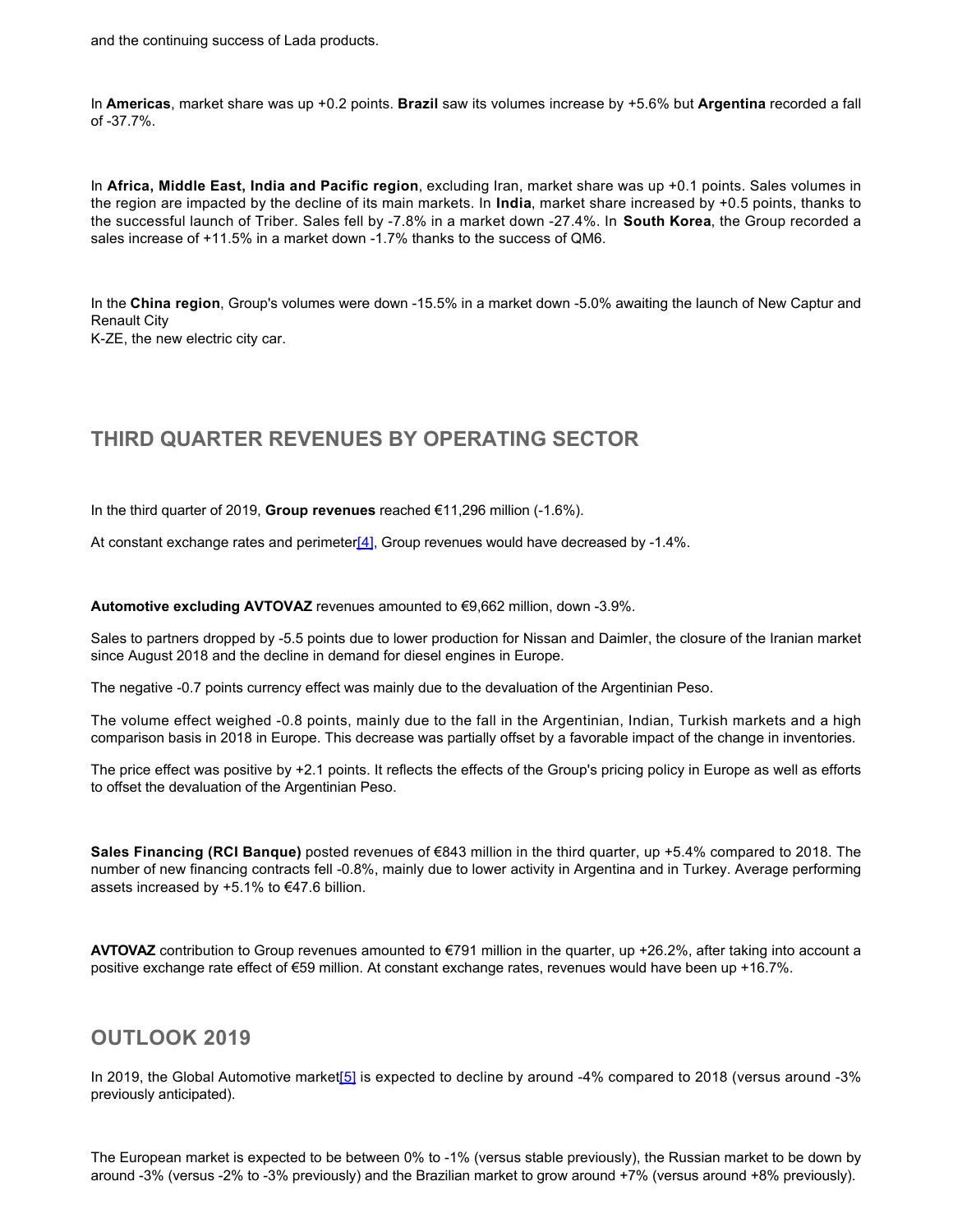On October 17, 2019, Groupe Renault revised its guidance:

- **Published Group revenues should decline between 3% and 4%**
- **Group operating margin should be around 5%**
- **The Automotive operating free cash flow should be positive in H2 while not guaranteed for the full year.**

| $(\epsilon$ million)         | 2019   | 2018   | Change<br>2019/2018 |  |
|------------------------------|--------|--------|---------------------|--|
| Q1                           |        |        |                     |  |
| Automotive excluding AVTOVAZ | 10,916 | 11,646 | $-6.3%$             |  |
| Sales Financing              | 844    | 793    | $+6.4%$             |  |
| <b>AVTOVAZ</b>               | 767    | 716    | $+7.1%$             |  |
| <b>Total</b>                 | 12,527 | 13,155 | $-4.8%$             |  |
| Q2                           |        |        |                     |  |
| Automotive excluding AVTOVAZ | 13,875 | 15,221 | $-8.8%$             |  |
| Sales Financing              | 859    | 820    | $+4.8%$             |  |
| <b>AVTOVAZ</b>               | 790    | 761    | $+3.8%$             |  |
| <b>Total</b>                 | 15,524 | 16,802 | $-7.6%$             |  |
| Q3                           |        |        |                     |  |
| Automotive excluding AVTOVAZ | 9,662  | 10,057 | $-3.9%$             |  |
| Sales Financing              | 843    | 800    | $+5.4%$             |  |
| <b>AVTOVAZ</b>               | 791    | 627    | $+26.2%$            |  |
| <b>Total</b>                 | 11,296 | 11,484 | $-1.6%$             |  |
| 9 months YTD                 |        |        |                     |  |
| Automotive excluding AVTOVAZ | 34,453 | 36,924 | $-6.7%$             |  |
| Sales Financing              | 2,546  | 2,413  | $+5.5%$             |  |
| <b>AVTOVAZ</b>               | 2,348  | 2,104  | $+11.6%$            |  |
| <b>Total</b>                 | 39,347 | 41,441 | $-5.1%$             |  |

### **GROUPE RENAULT CONSOLIDATED REVENUES**

## **TOTAL GROUP'S SALES PC+LCV BY REGION**

|                                     | Q3      |         |           | <b>Ytd end of September</b> |           |          |
|-------------------------------------|---------|---------|-----------|-----------------------------|-----------|----------|
| Regions                             | 2019    | 2018    | % var.    | 2019                        | 2018      | % var.   |
| France                              | 136,645 | 142,320 | $-4.0%$   | 516,099                     | 531,536   | $-2.9%$  |
| Europe* (Excl France)               | 280,722 | 289,548 | $-3.0\%$  | 972,440                     | 971,386   | $+0.1%$  |
| <b>France + Europe Total</b>        | 417,367 | 431,868 | $-3.4%$   | 1,488,539                   | 1,502,922 | $-1.0%$  |
| Africa Middle East India<br>Pacific | 99.392  | 124,205 | $-20.0\%$ | 319,205                     | 428.201   | $-25.5%$ |
| Eurasia                             | 183,507 | 174,664 | $+5.1%$   | 536,112                     | 546,428   | $-1.9%$  |
| Americas                            | 109.543 | 110,709 | $-1.1%$   | 315,284                     | 324.854   | $-2.9%$  |
| China                               | 42.389  | 50.138  | $-15.5%$  | 132.138                     | 167.849   | $-21.3%$ |
| <b>Total Excl France + Europe</b>   | 434,831 | 459,716 | $-5.4%$   | 1,302,739                   | 1,467,332 | $-11.2%$ |
| World                               | 852,198 | 891,584 | $-4.4%$   | 2,791,278                   | 2,970,254 | $-6.0%$  |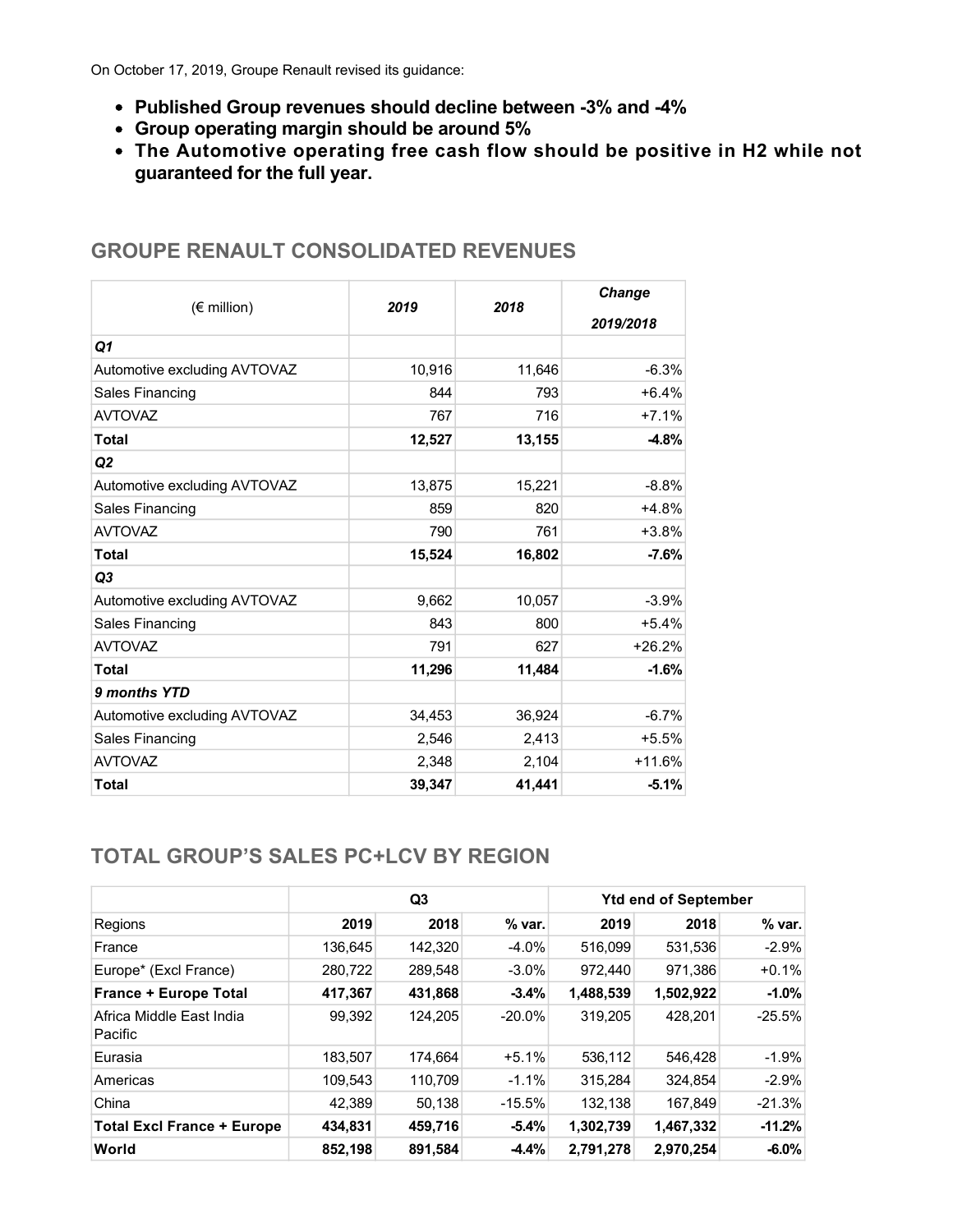*\**  Europe = European Union (exclude France & Romania), Island, Norway, Switzerland, Serbia and Balkan states

# **TOTAL SALES BY BRAND**

|                                         |         | Q <sub>3</sub> |          |           | <b>Ytd end of September</b> |          |  |
|-----------------------------------------|---------|----------------|----------|-----------|-----------------------------|----------|--|
|                                         | 2019    | 2018           | % var    | 2019      | 2018                        | % var    |  |
| <b>RENAULT</b>                          |         |                |          |           |                             |          |  |
| <b>PC</b>                               | 425,786 | 491,797        | $-13.4%$ | 1,437,709 | 1,666,697                   | $-13.7%$ |  |
| <b>LCV</b>                              | 93,036  | 87,020         | $+6.9%$  | 309,338   | 301,673                     | $+2.5%$  |  |
| <b>PC+LCV</b>                           | 518,822 | 578,817        | $-10.4%$ | 1,747,047 | 1,968,370                   | $-11.2%$ |  |
| <b>RENAULT SAMSUNG</b><br><b>MOTORS</b> |         |                |          |           |                             |          |  |
| <b>PC</b>                               | 21,621  | 20,218         | $+6.9%$  | 55,084    | 58,798                      | $-6.3%$  |  |
| <b>DACIA</b>                            |         |                |          |           |                             |          |  |
| PC                                      | 156,194 | 141,484        | $+10.4%$ | 527,977   | 496,431                     | $+6.4%$  |  |
| <b>LCV</b>                              | 9,982   | 10,574         | $-5.6%$  | 35,291    | 33,777                      | $+4.5%$  |  |
| <b>PC+LCV</b>                           | 166,176 | 152,058        | $+9.3%$  | 563,268   | 530,208                     | $+6.2%$  |  |
| <b>LADA</b>                             |         |                |          |           |                             |          |  |
| PC                                      | 100,803 | 97,050         | $+3.9%$  | 294,136   | 276,800                     | $+6.3%$  |  |
| LCV                                     | 3,416   | 3,184          | $+7.3%$  | 9,166     | 9,918                       | $-7.6%$  |  |
| <b>PC+LCV</b>                           | 104,219 | 100,234        | +4.0%    | 303,302   | 286,718                     | $+5.8%$  |  |
| <b>ALPINE</b>                           |         |                |          |           |                             |          |  |
| <b>PC</b>                               | 1,103   | 749            | +47.3%   | 3,949     | 1,385                       | +185.1%  |  |
| <b>JINBEI&amp;HUASONG</b>               |         |                |          |           |                             |          |  |
| PC                                      | 2,838   | 1,958          | $+44.9%$ | 7,253     | 10,615                      | $-31.7%$ |  |
| LCV                                     | 37,419  | 37,550         | $-0.3%$  | 111,375   | 114,160                     | $-2.4%$  |  |
| <b>PC+LCV</b>                           | 40,257  | 39,508         | +1.9%    | 118,628   | 124,775                     | $-4.9%$  |  |
| <b>GROUPE RENAULT</b>                   |         |                |          |           |                             |          |  |
| PC                                      | 708,345 | 753,256        | $-6.0%$  | 2,326,108 | 2,510,726                   | $-7.4%$  |  |
| <b>LCV</b>                              | 143,853 | 138,328        | $+4.0%$  | 465,170   | 459,528                     | $+1.2%$  |  |
| <b>PC+LCV</b>                           | 852,198 | 891,584        | $-4.4%$  | 2,791,278 | 2,970,254                   | $-6.0%$  |  |

**GROUPE RENAULT'S TOP 15 MARKETS YEAR-TO-DATE SEPTEMBER 2019**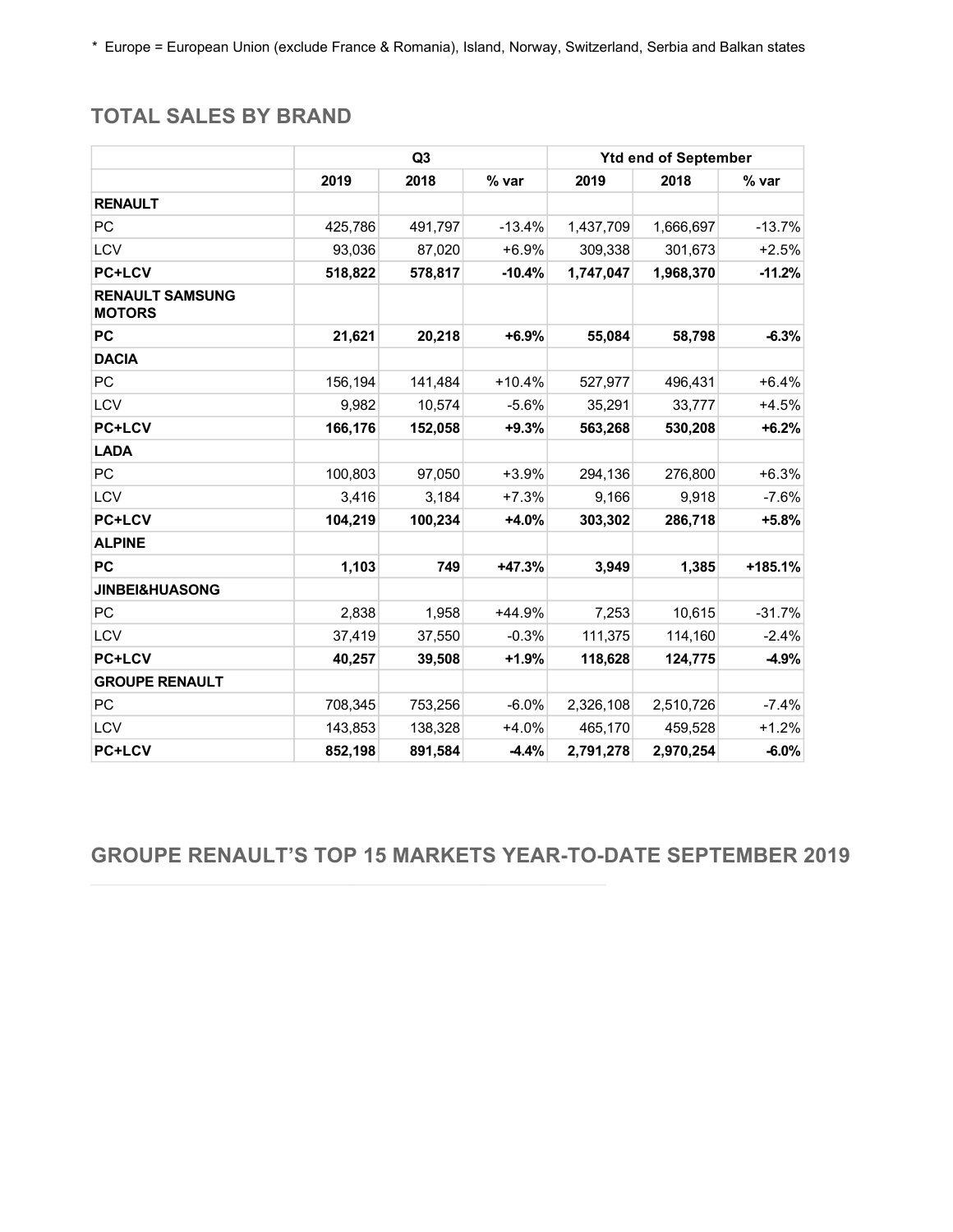|                      |                                |          | <b>PC+LCV</b> market |
|----------------------|--------------------------------|----------|----------------------|
| Year-to-date 09-2019 |                                | Volumes* | share                |
|                      |                                | (units)  | (in %)               |
| 1                    | <b>FRANCE</b>                  | 516,099  | 25.8                 |
| 2                    | <b>RUSSIA</b>                  | 367,679  | 28.9                 |
| 3                    | <b>GERMANY</b>                 | 191,852  | 6.5                  |
| 4                    | <b>BRAZIL</b>                  | 174,478  | 9.0                  |
| 5                    | <b>ITALY</b>                   | 170,646  | 10.7                 |
| 6                    | SPAIN+CANARY<br><b>ISLANDS</b> | 144,293  | 12.8                 |
| 7                    | <b>CHINA</b>                   | 132,078  | 0.8                  |
| 8                    | <b>UNITED KINGDOM</b>          | 89,659   | 4.2                  |
| 9                    | BELGIUM+LUXEM<br><b>BOURG</b>  | 71,685   | 13.0                 |
| 10                   | <b>SOUTH KOREA</b>             | 60,402   | 4.8                  |
| 11                   | <b>INDIA</b>                   | 54,507   | 2.1                  |
| 12                   | <b>POLAND</b>                  | 53,608   | 11.7                 |
| 13                   | <b>ARGENTINA</b>               | 53,353   | 14.6                 |
| 14                   | <b>TURKEY</b>                  | 53,037   | 18.9                 |
| 15                   | <b>ROMANIA</b>                 | 52,871   | 37.6                 |

*\* Sales, excluding Twizy*

[\[1\]](https://grouperenault-my.sharepoint.com/personal/laura-anissa_casellas-extern_renault_com/Documents/Publications/Communiqu�s/2510 - DUMONCEAU Delphine - r�sultats/20191025_PR_Q3_GROUPE RENAULT VDEF.docx#_ftnref1) *In order to analyze the change in consolidated revenues at constant perimeter and exchange rates, Groupe Renault recalculates revenues for the current year by applying the average annual exchange rates of the previous year, and excluding significant changes in perimeter that occurred during the year.*

[\[2\]](https://grouperenault-my.sharepoint.com/personal/laura-anissa_casellas-extern_renault_com/Documents/Publications/Communiqu�s/2510 - DUMONCEAU Delphine - r�sultats/20191025_PR_Q3_GROUPE RENAULT VDEF.docx#_ftnref2) *The evolution of the Global Automotive market for all brands also called Total Industry Volume (TIV) indicates the annual variation in sales\* volumes of passenger cars and light commercial vehicles\*\* in the main countries including USA & Canada, provided by official authorities or statistical agencies in each country, and consolidated by Groupe Renault to constitute this world market (TIV).*

*\*Sales: registrations or deliveries or invoices according to the data available in each consolidated country.*

*\*\*Light commercial vehicles of less than 5.1 tons.*

[\[3\]](https://grouperenault-my.sharepoint.com/personal/laura-anissa_casellas-extern_renault_com/Documents/Publications/Communiqu�s/2510 - DUMONCEAU Delphine - r�sultats/20191025_PR_Q3_GROUPE RENAULT VDEF.docx#_ftnref3) *WLTP : Worldwide harmonized Light vehicles Test Procedures*

[\[4\]](https://grouperenault-my.sharepoint.com/personal/laura-anissa_casellas-extern_renault_com/Documents/Publications/Communiqu�s/2510 - DUMONCEAU Delphine - r�sultats/20191025_PR_Q3_GROUPE RENAULT VDEF.docx#_ftnref4) *In order to analyze the change in consolidated revenues at constant perimeter and exchange rates, Groupe Renault recalculates revenues for the current year by applying the average annual exchange rates of the previous year, and excluding significant changes in perimeter that occurred during the year.*

[\[5\]](https://grouperenault-my.sharepoint.com/personal/laura-anissa_casellas-extern_renault_com/Documents/Publications/Communiqu�s/2510 - DUMONCEAU Delphine - r�sultats/20191025_PR_Q3_GROUPE RENAULT VDEF.docx#_ftnref5) *The evolution of the Global Automotive market for all brands also called Total Industry Volume (TIV) indicates the annual variation in sales\* volumes of passenger cars and light commercial vehicles\*\* in the main countries including USA & Canada, provided by official authorities or statistical agencies in each country, and consolidated by Groupe Renault to constitute this world market (TIV).*

*\*Sales: registrations or deliveries or invoices according to the data available in each consolidated country.*

*\*\*Light commercial vehicles of less than 5.1 tons.*